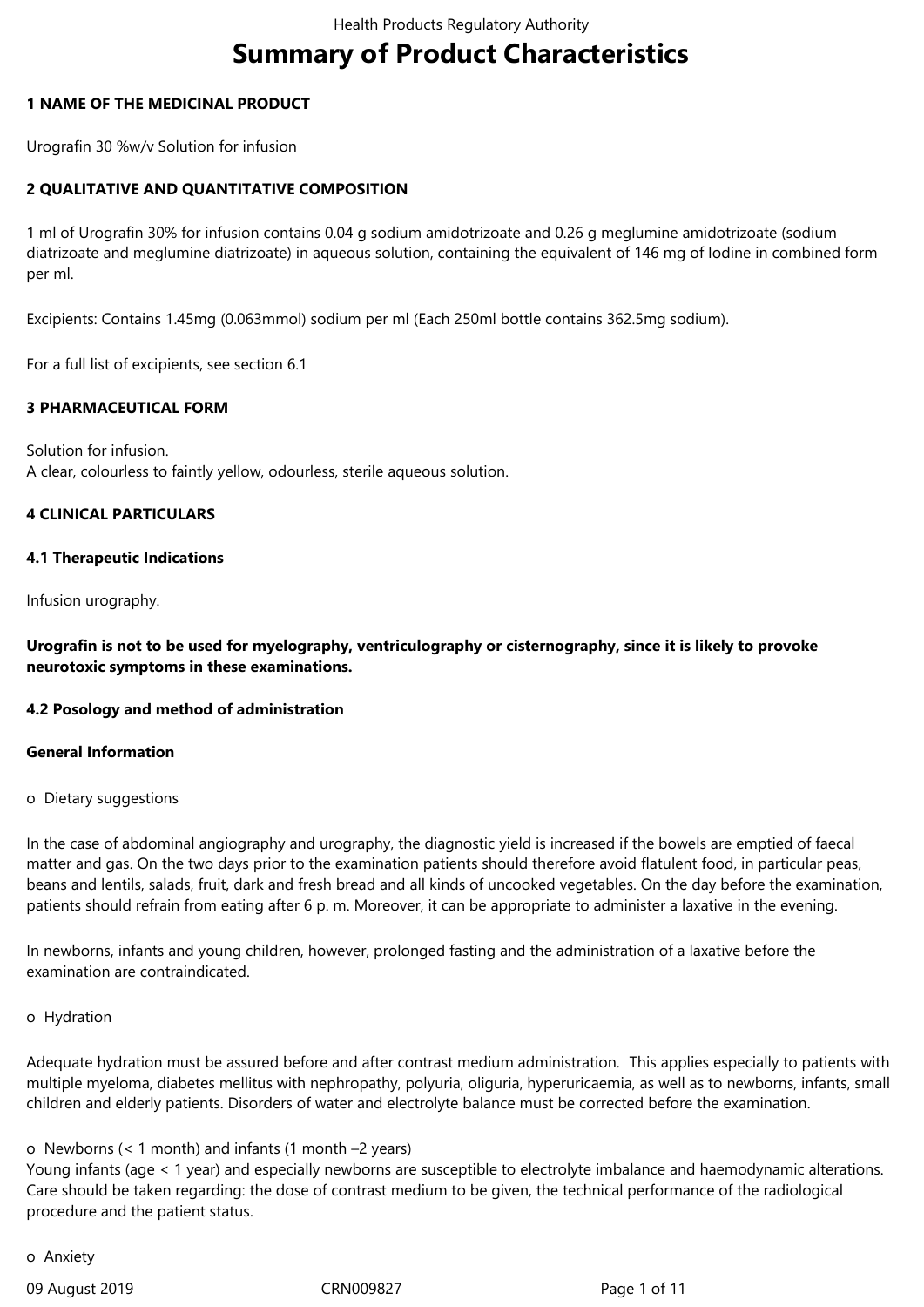Pronounced states of excitement, anxiety and pain may increase the risk of side effects or intensify contrast medium-related reactions.

## o Warming prior to use

Contrast media which are warmed to body temperature before administration are better tolerated and can be injected more easily because of reduced viscosity. Using an incubator, only the calculated number of bottles needed for the same examination day should be warmed up to 37°C.

#### o Pretesting

Sensitivity testing using a small test dose of contrast medium is not recommended as it has no predictive value. Furthermore, sensitivity testing itself has occasionally led to serious and even fatal hypersensitivity reactions.

## **Dosage for intravascular use**

Intravascular administration of contrast media should, if possible, be done with the patient lying down. After the administration, the patient should be observed for at least 30 minutes, since the majority of reactions occur within this time.

The dosage may vary depending on the age, weight, cardiac output and general condition of the patient.

In patients suffering from marked renal or cardiovascular insufficiency, and in patients in a poor general condition, the contrast medium dose must be kept as low as possible. In these patients it is advisable to monitor renal function for at least 3 days following the examination.

Between separate injections the body should be given enough time for the influx of interstitial fluid to normalize the increased serum osmolality. To achieve this, a period of 10 – 15 minutes is necessary in adequately hydrated patients.

If it is necessary in particular instances to exceed a total dose of 300 to 350 ml in the adult, additional water and possibly electrolytes should be given.

# **Infusion urography**

Adults and adolescents

1 bottle of 250 ml Urografin 30 % for infusion.

In general, the infusion should not be less than 5 minutes nor much more than 10 minutes. Infusion times of 20 – 30 minutes are indicated in patients with cardiac insufficiency.

# Children

1 bottle of 250 ml Urografin 30 % for infusion. 3 – 12 months 6 ml/kg body weight 1 - 8 years 4 ml/kg body weight over 8 years 3 ml/kg body weight Infusion time: 8 – 10 minutes

Compression is contraindicated in newborns and infants and is also inadvisable during the infusion of large amounts of contrast medium in children, adolescents and adults, since, if drainage is obstructed, the increased diuresis can lead to rupture of the fornix as a result of the high pressure. Compression may, however, be applied about 10 minutes after the end of the infusion to demarcate organic from functional filling defects.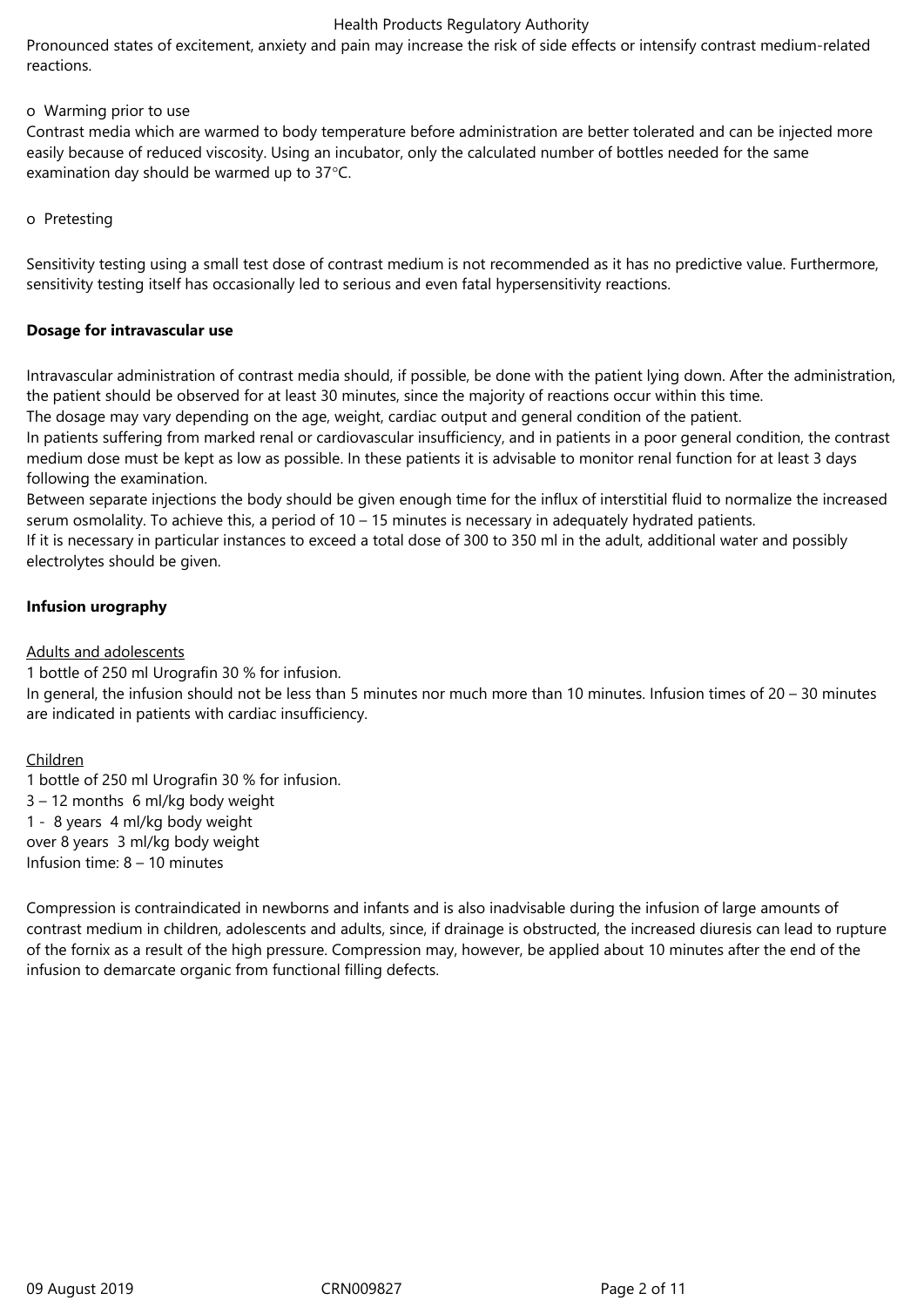#### Filming times

The first film should be taken towards the end of the infusion. Further films may be taken within the next 20 minutes, or later in case of excretory disturbances.

#### **4.3 Contraindications**

- Proven or suspected hypersensitivity to iodine-containing contrast media.
- Manifest hyperthyroidism.
- Decompensated cardiac insufficiency.

Urografin is not to be used for myelography, ventriculography or cisternography, since it is likely to provoke neurotoxic symptoms (pain, convulsions and coma, often with lethal outcome) in these examinations.

## **4.4 Special warnings and precautions for use**

The use of contrast media should be carried out under the supervision of trained personnel whose experience qualifies them in the safe conduct of such examinations.

This medicinal product contains 362.50 mg of sodium in each dose (250 mL), equivalent to 18.1% of the WHO recommended maximum daily intake of 2 g sodium for an adult.

● Hypersensitivity

Occasionally, allergy-like hypersensitivity reactions have been observed after the use of X-ray contrast media such as Urografin (*see 4.8, Undesirable effects*). These reactions are usually manifest as non-serious respiratory or cutaneous symptoms, as mild respiratory distress, reddening of the skin (erythema), urticaria, itching or facial oedema. Serious events such as angioedema, subglottic oedema, bronchospasm and allergic shock are possible. Generally these reactions occur within one hour after administration of contrast media. However, in rare cases delayed reactions may occur (after hours to days).

Patients with hypersensitivity or a previous reaction to iodinated contrast media are at increased risk of having a severe reaction.

Before any contrast medium is injected, the patient should be questioned for a history of allergy (e.g. seafood allergy, hay fever, hives), sensitivity to iodine or to radiographic media and bronchial asthma as the reported incidence of adverse reactions to contrast media is higher in patients with these conditions and premedication with antihistamines and/or glucocorticoids may be considered.

Patients with bronchial asthma are at special risk of having bronchospasm or a hypersensitivity reaction.

Hypersensitivity reactions can be aggravated in patients on beta-blockers, particularly in the presence of bronchial asthma. Moreover, it should be considered that patients on beta-blockers may be refractory to standard treatment of hypersensitivity reactions with beta-agonists.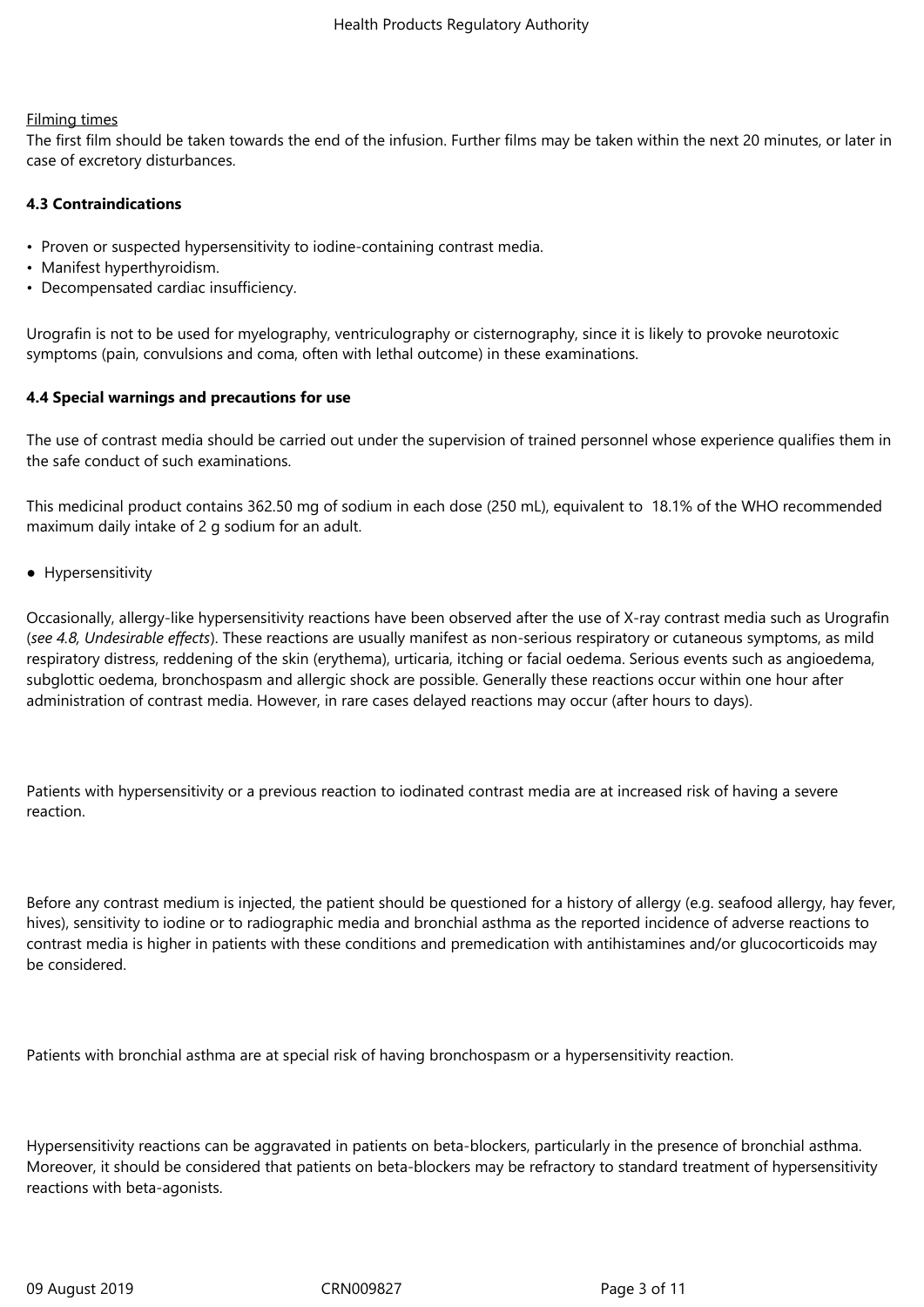If hypersensitivity reactions occur (*see 4.8, Undesirable effects*), administration of the contrast medium must be discontinued immediately and – if necessary – specific therapy instituted via a venous access. It is therefore advisable to use a flexible indwelling cannula for intravenous contrast medium administration. To permit immediate countermeasures to be taken in emergencies, appropriate drugs, an endotracheal tube and a respirator should be ready at hand.

● Thyroid dysfunction

Particularly careful risk-benefit assessment is required in patients with known or suspected hyperthyroidism or goiter, as iodinated contrast media may interefere with thyroid function, aggravate or induce hyperthyroidism and thyreotoxic crisis.

Testing of thyroid function prior to Urografin administration and/or preventive thyreostatic medication may be considered in patients with known or suspected hyperthyroidism.

In neonates, specially preterm infants, who have been exposed to Urografin, either through the mother during pregnancy or in the neonatal period, it is recommended to monitor thyroid function, as exposure to excess iodine may cause hypothyroidism, possibly requiring treatment.

#### ● Cardiovascular disease

There is an increased risk of severe reactions in individuals with severe cardiac disease and particularly in those with heart failure and coronary artery disease.

## • The elderly

Underlying vascular pathology and neurological disorders often seen in the elderly constitute an increased risk of adverse reactions to iodinated contrast media.

● Very poor state of health

The need for examination merits particularly careful consideration in patients with a very poor general state of health.

#### **Intravascular use**

● Renal failure

Temporary renal failure may occur in rare cases. Preventive measures against acute renal failure following contrast medium administration include:

Identification of high-risk patients, e.g. patients with: a history of renal disease, pre-existing renal insufficiency, previous renal failure after contrast medium administration, diabetes mellitus with nephropathy, volume depletion, multiple myeloma, age greater than 60 years, advanced vascular disease, paraproteinemia, severe and chronic hypertension, gout, patients receiving large or repeated doses.

Ensuring adequate hydration in risk patients before contrast medium administration, preferably by maintaining intravascular infusion before and after the procedure and until the contrast medium has been cleared by the kidneys.

Avoiding additional strain on the kidneys in the form of nephrotoxic drugs, oral cholecystographic agents, arterial clamping,

09 August 2019 CRN009827 Page 4 of 11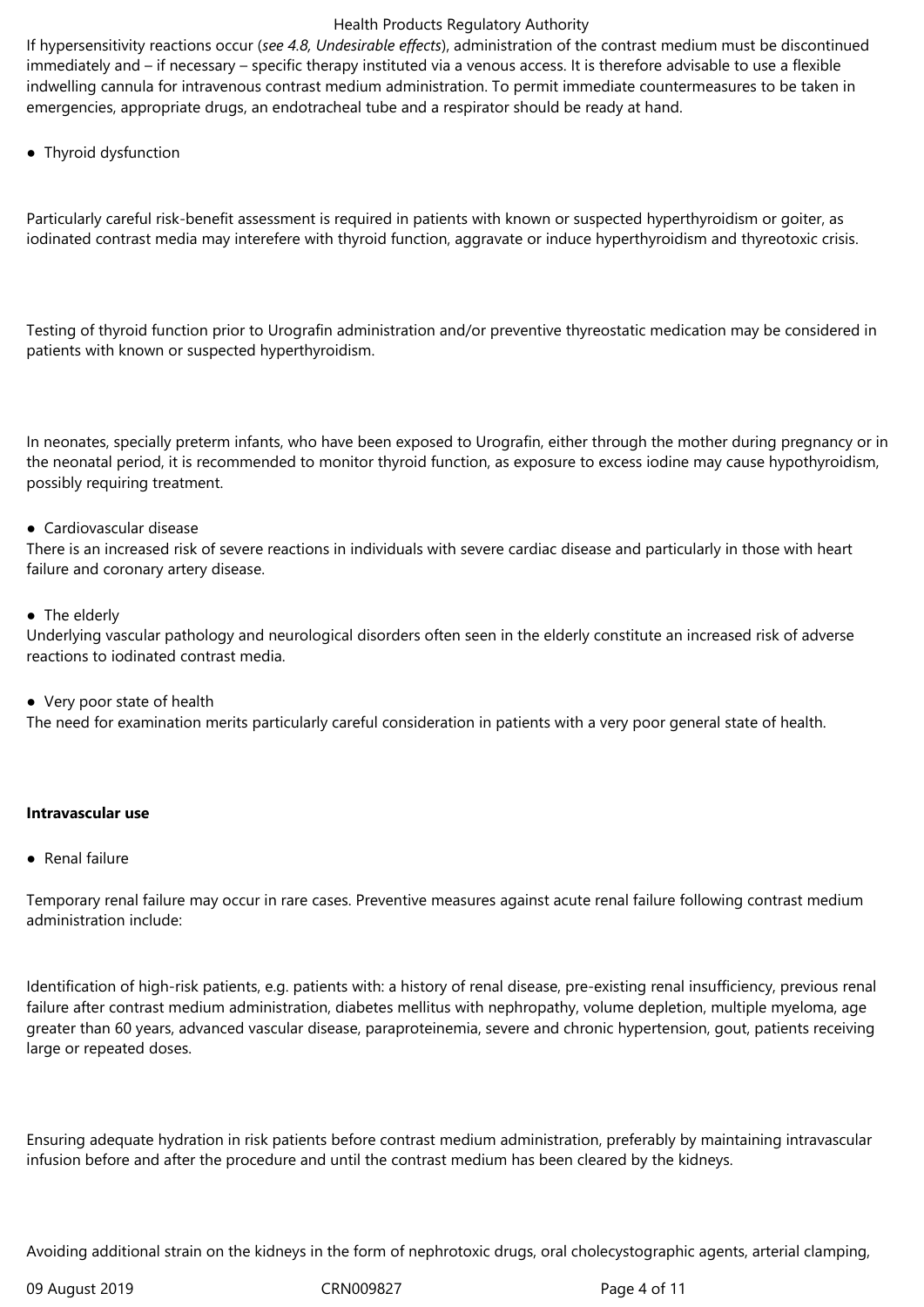renal arterial angioplasty, major surgery etc. until the contrast medium has been cleared.

Postponing a new contrast medium examination until renal function returns to pre-examination levels.

Patients on dialysis may receive contrast media for radiological procedures as iodinated contrast media are cleared by the dialysis process.

#### ● Metformin therapy

The use of renally excreted intravascular X-ray contrast media can lead to transient impairment of kidney function. This may result in lactic acidosis in patients who are taking biguanides.

## ● Cardiovascular disease

In patients with valvular disease and pulmonary hypertension contrast medium administration may lead to pronounced hemodynamic changes. Reactions involving ischaemic ECG changes and major arrhythmia are more common in older patients and in those with pre-existing cardiac disease.

The intravascular injection of contrast media may precipitate pulmonary oedema in patients with heart failure.

## • CNS disorders

Particular care should be paid to the intravascular administration of contrast media in patients with acute cerebral infarction, acute intracranial haemorrhage, and other conditions involving blood-brain barrier damage, cerebral oedema or acute demyelination. Intracranial tumours or metastases and a history of epilepsy may increase the incidence of convulsive seizures after administration of iodinated contrast media. Neurological symptoms due to cerebrovascular disease, intracranial tumours or metastases, degenerative or inflammatory pathologies may be exacerbated by contrast medium administration. Vasospasm and subsequent cerebral ischaemic phenomena may be caused by intraarterial injections of contrast media. Patients with symptomatic cerebrovascular diseases, recent stroke or frequent transient ischaemic attacks have an increased risk of neurological complications.

#### • Severe liver dysfunction

In the case of severe renal insufficiency the coexistence of severe hepatic dysfunction can seriously delay contrast medium excretion, possibly necessitating haemodialysis.

#### ● Myeloma and paraproteinemia

Myeloma or paraproteinemia may predispose to renal impairment following contrast medium administration. Adequate hydration is mandatory.

#### ● Phaeochromocytoma

Patients with phaeochromocytoma may develop a severe (occasionally uncontrollable) hypertensive crisis following intravascular contrast medium use. Premedication with alpha-receptor blockers is recommended.

#### ● Patients with autoimmune disorders

Cases of severe vasculitis or Stevens-Johnson like syndrome have been reported in patients with pre-existing autoimmune disorders.

#### ● Myasthenia gravis

The administration of iodinated contrast media may aggravate the symptoms of myasthenia gravis.

#### ● Alcoholism

Acute or chronic alcoholism may increase blood-brain barrier permeability. This facilitates the passage of the contrast medium into cerebral tissue, possibly leading to CNS reactions. Caution must also be exercised in alcoholics and drug addicts because of the possibility of a reduced seizure threshold.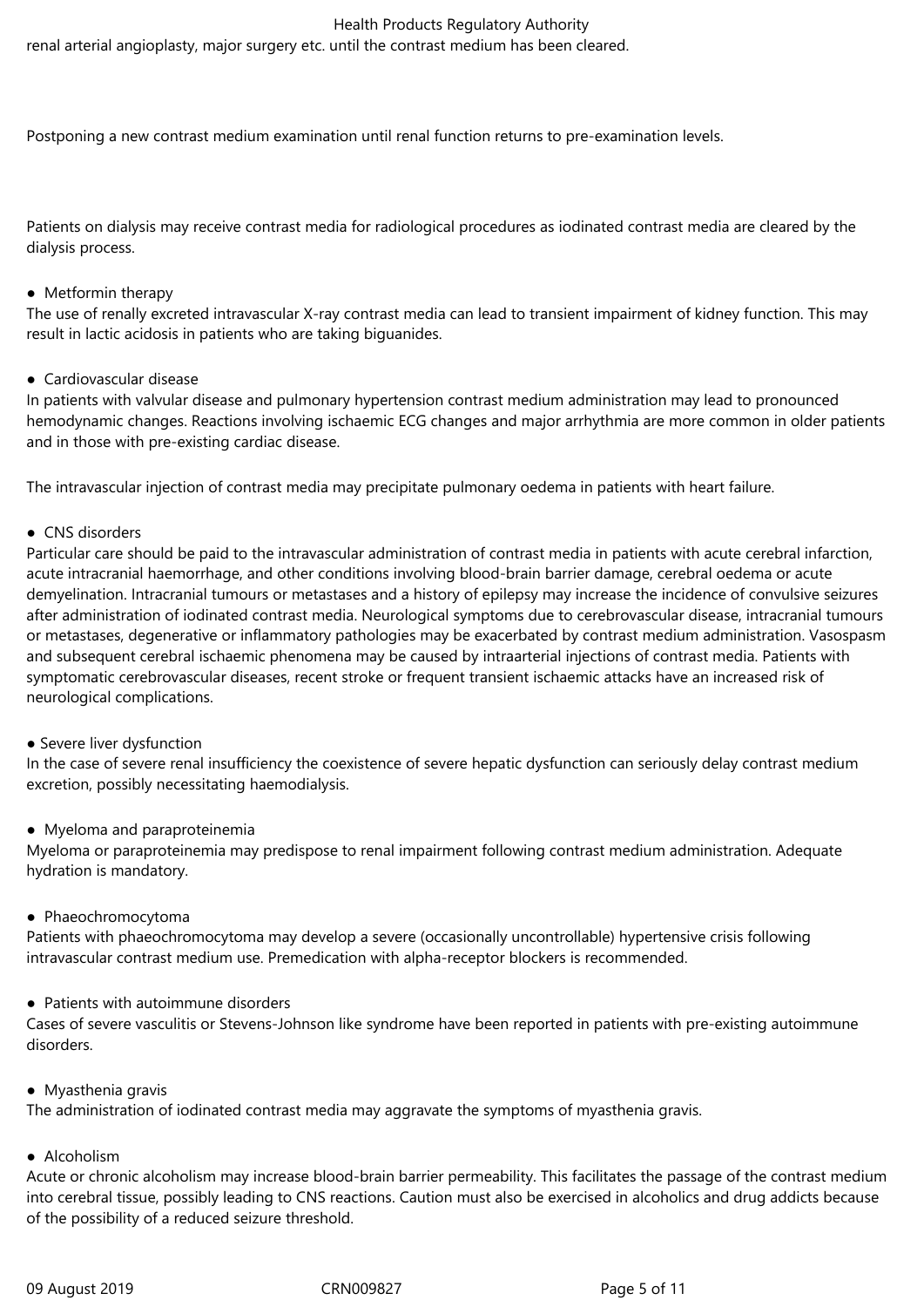#### ● Coagulation

Ionic iodinated contrast media inhibit blood coagulation, in vitro, more than non-ionic contrast media. Nevertheless medical personnel performing vascular catheterisation procedures should consider that numerous factors in addition to the contrast medium, including length of procedure, number of injections, catheter and syringe material, underlying disease state, and concomitant medication may contribute to the development of thromboembolic events. Therefore, when performing vascular catheterisation procedures one should be aware of this and pay meticulous attention to the angiographic technique and flush the catheter frequently with physiological saline (if possible with the addition of heparin) and minimize the length of the procedure so as to minimize the risk of procedure-related thrombosis and embolism.

The use of plastic syringes in place of glass syringes has been reported to decrease but not eliminate the likelihood of in vitro clotting.

Caution is advised in patients with homocystinuria because of the risk of inducing thrombosis and embolism.

#### **4.5 Interaction with other medicinal products and other forms of interactions**

The prevalence of delayed reactions (e.g. fever, rash, flu-like symptoms, joint pain and pruritus) to contrast media is higher in patients who have received interleukin.

Diabetic nephropathy may predispose to renal impairment following intravascular contrast medium administration. This may precipitate lactic acidosis in patients who are taking biguanides. As a precaution, biguanides should be stopped 48 hours prior to the contrast medium examination and reinstated only after adequate renal function has been regained.

#### **Interference with diagnostic tests**

Following the administration of iodinated contrast media, the capacity of the thyroid tissue to take up radioisotopes for diagnosing disorders of the thyroid is reduced for up to two weeks and even longer in individual cases.

#### **4.6 Fertility, pregnancy and lactation**

It has not been sufficiently demonstrated that contrast media are safe for use in pregnant patients. Since, wherever possible, radiation exposure should be avoided during pregnancy, the benefits of any X-ray examination, with or without contrast media, should be carefully weighed against the possible risk.

Minimal amounts of salts of diatrizoic acid are excreted in human breast milk so harm to the breast-fed infant is not likely.

#### **4.7 Effects on ability to drive and use machines**

As with all iodinated contrast media, in rare cases there is a possibility of delayed reactions following contrast medium administration that could impair the ability to drive and use machines.

#### **4.8 Undesirable effects**

In order to give an approximate indication of incidence the following definitions apply when the words "common", "uncommon" and "rare" appear in the text:

- common: incidence  $\geq$ 1: 100
- uncommon: incidence < 1: 100, but >1: 1000
- rare: incidence < 1: 1000

#### **Intravascular use**

Side effects in association with the use of iodinated intravascular contrast media are usually mild to moderate and transient in nature. However, severe and life-threatening reactions as well as deaths have been reported. The prevalence of adverse drug reactions in patients receiving ionic contrast media is reported to be over 12% compared to 3% for nonionics. Nausea, vomiting, a sensation of pain and a general feeling of warmth are the most frequently recorded reactions.

o Anaphylactoid reactions/hypersensitivity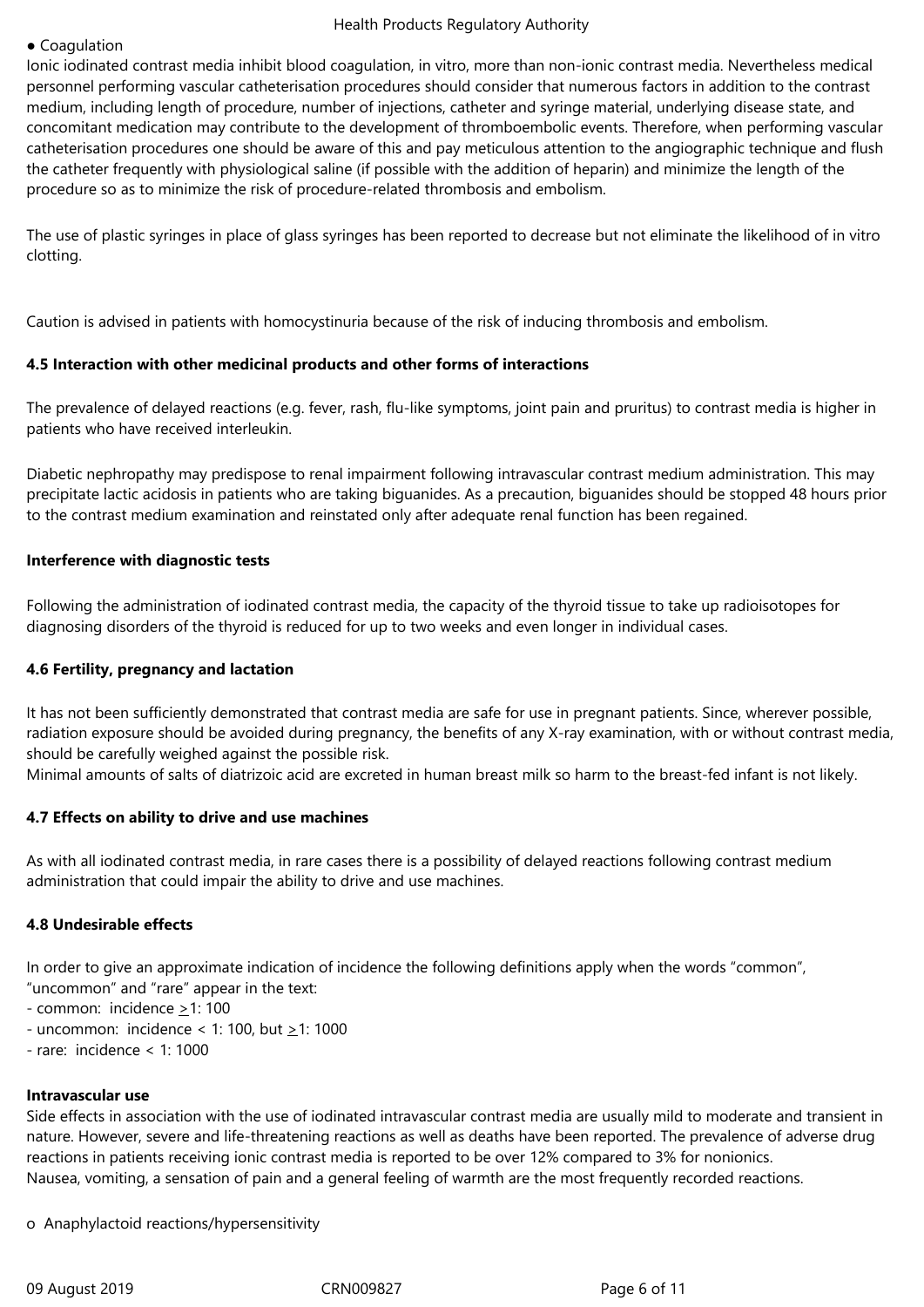Mild angioedema, conjunctivitis, coughing, pruritus, rhinitis, sneezing and urticaria have been reported commonly. These reactions, which can occur irrespective of the amount administered and the mode of administration, may be the first signs of incipient state of shock. Administration of the contrast medium must be discontinued immediately and – if necessary – specific therapy instituted via a venous access *(see section 4.4, Special warnings and precautions for use)*.

Severe reactions requiring emergency treatment can occur in the form of a circulatory reaction accompanied by a peripheral vasodilatation and subsequent hypotension, reflex tachycardia, dyspnoea, agitation, confusion and cyanosis possibly leading to unconsciousness.

Hypotension, bronchospasm and laryngeal spasm or oedema occur uncommonly.

Delayed contrast medium reactions are rare *(see section 4.4, Special warnings and precautions for use)*.

#### o Body as a whole

Heat sensations and headache have been reported as being common. Malaise, chills or sweating and vasovagal reactions are uncommon.

In rare cases alterations in body temperature and swelling of salivary glands are possible.

#### o Respiratory

Transient disturbance in respiratory rate, dyspnoea and respiratory distress and coughing are common.

Respiratory arrest and pulmonary oedema are rare reactions.

#### o Cardiovascular

Clinically relevant transient disturbances in heart rate, blood pressure, disturbance in cardiac rhythm or function and cardiac arrest are uncommon.

Severe reactions requiring emergency treatment can occur in the form of a circulatory reaction accompanied by peripheral vasodilatation and subsequent hypotension, reflex tachycardia, dyspnoea, agitation, confusion and cyanosis possibly leading to unconsciousness.

Serious thromboembolic events causing myocardial infarction have been reported in rare cases.

#### o Gastrointestinal

Nausea and vomiting are common reactions. Abdominal pain has been reported as being uncommon.

#### o Cerebrovascular

Cerebral angiography and other procedures in which the contrast medium reaches the brain in high concentrations with the arterial blood can be accompanied by transient neurological complications such as: dizziness, headache, agitation or confusion, amnesia, disturbed speech, vision, hearing, convulsions, tremor, paresis /paralysis, photophobia, temporary blindness, coma and somnolence are uncommon.

Serious, in isolated cases fatal, thromboembolic events causing stroke have been reported on rare occasions.

#### o Renal

In rare cases renal impairment or failures have been reported.

# o Skin

Mild angioedema, flush reaction with vasodilatation, urticaria, pruritus and erythema have been commonly observed. Toxic skin reactions such as the mucocutaneous syndrome (e.g. Stevens-Johnson's or Lyell syndrome) may develop in rare cases.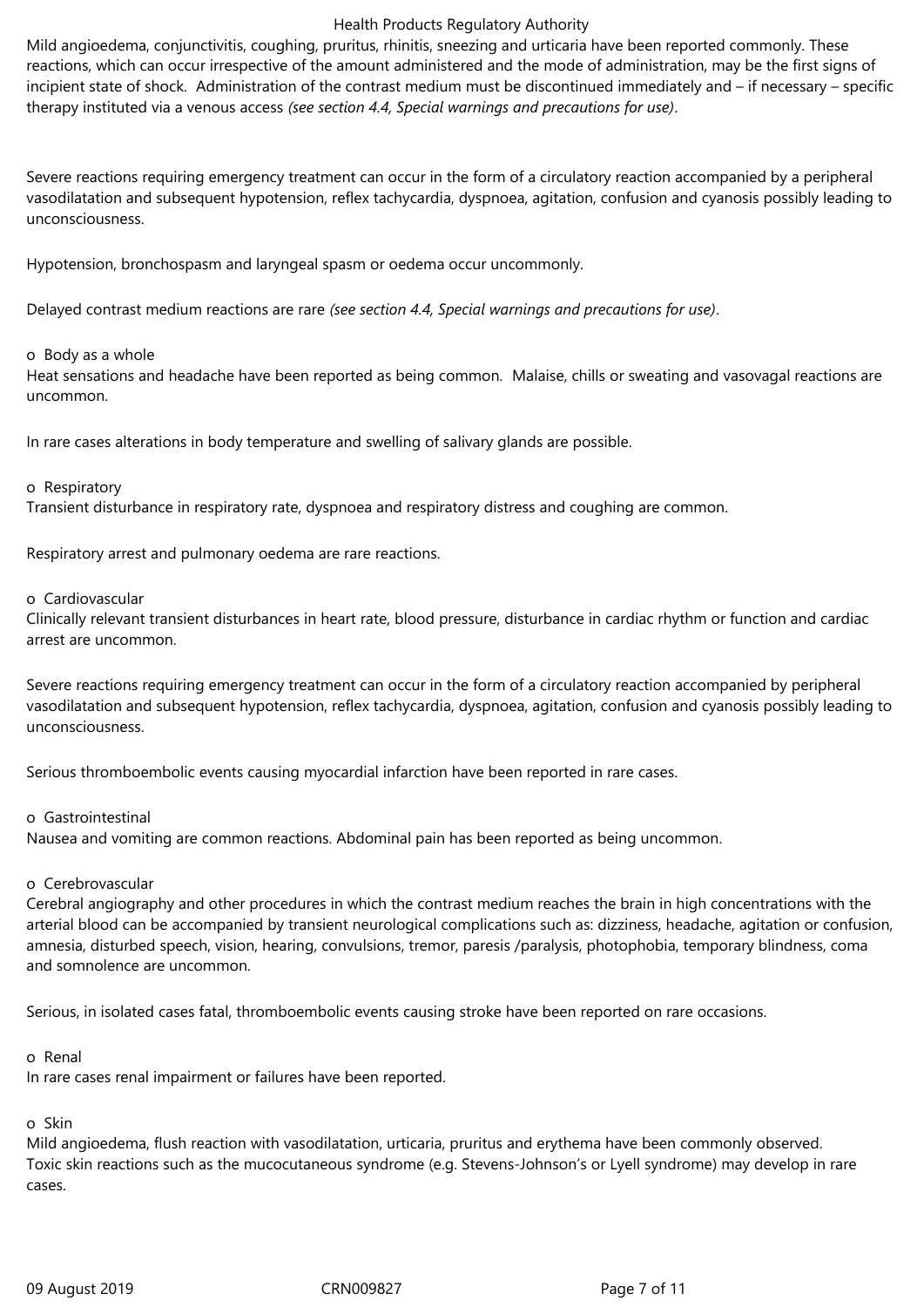#### o Local irritation (injection site)

Local pain occurs commonly, mainly in peripheral angiography. Extravasation of contrast media including Urografin gives rise to local pain and oedema but usually recedes without sequela. However, inflammation and even tissue necrosis have been seen on very rare occasions. Thrombophlebitis and venous thrombosis are uncommon.

#### Reporting of suspected adverse reactions

Reporting suspected adverse reactions after authorisation of the medicinal product is important. It allows continued monitoring of the benefit/risk balance of the medicinal product. Healthcare professionals are asked to report any suspected adverse reactions via HPRA Pharmacovigilance, Earlsfort Terrace, IRL - Dublin 2; Tel: +353 1 6764971; Fax: +353 1 6762517. Website: www.hpra.ie; E-mail: medsafety@hpra.ie.

#### **4.9 Overdose**

In the event of accidental intravascular overdose in humans, the water and electrolyte losses must be compensated by infusion. Renal function needs monitoring for at least the next 3 days.

If needed, haemodialysis can be used to eliminate the bulk of the contrast medium from the patient's system.

## **5 PHARMACOLOGICAL PROPERTIES**

#### **5.1 Pharmacodynamic properties**

#### ATC Code: V08 AA01

The contrast-giving substances of Urografin are salts of the amido (dia-) trizoic acid in which the X-ray absorbing iodine is present in stable chemical bond. The physico-chemical characteristics of the injectable solution of Urografin at the concentrations listed below are:

| .טווככוונומנוטווט ווטנכמ וטכוטא מוכ  |             |
|--------------------------------------|-------------|
| Urografin                            | 30%         |
|                                      |             |
| Iodine concentration (mg/ml)         | 146         |
| Osmolality (osm/kg $H_2O$ ) at 37 °C | 0.71        |
| Viscosity (mPas)                     |             |
| at 20 $°C$                           | 2.2         |
| at $37 °C$                           | 1.4         |
| Density (g/ml)                       |             |
| at 20 °C                             | 1.164       |
| at $37 °C$                           | 1.158       |
| pH-value                             | $6.0 - 7.0$ |

#### **5.2 Pharmacokinetic properties**

#### o Distribution

Plasma protein binding following intravenous injection amounts to less than 10%.

A concentration corresponding to 2 – 3 g iodine/litre plasma can be expected 5 minutes after an intravenous bolus injection of 1 ml Urografin 60%/kg body weight. Over a period of 3 hours, the blood levels fall relatively quickly in the first 30 minutes, then with a half-life of  $1 - 2$  hours.

Amidotrizoic acid does not penetrate the erythrocytes, it is very quickly distributed in the extracellular space following intravascular administration but is not able to overcome an intact blood-brain barrier and is transmitted in only minimal amounts into breast milk.

o Metabolism and elimination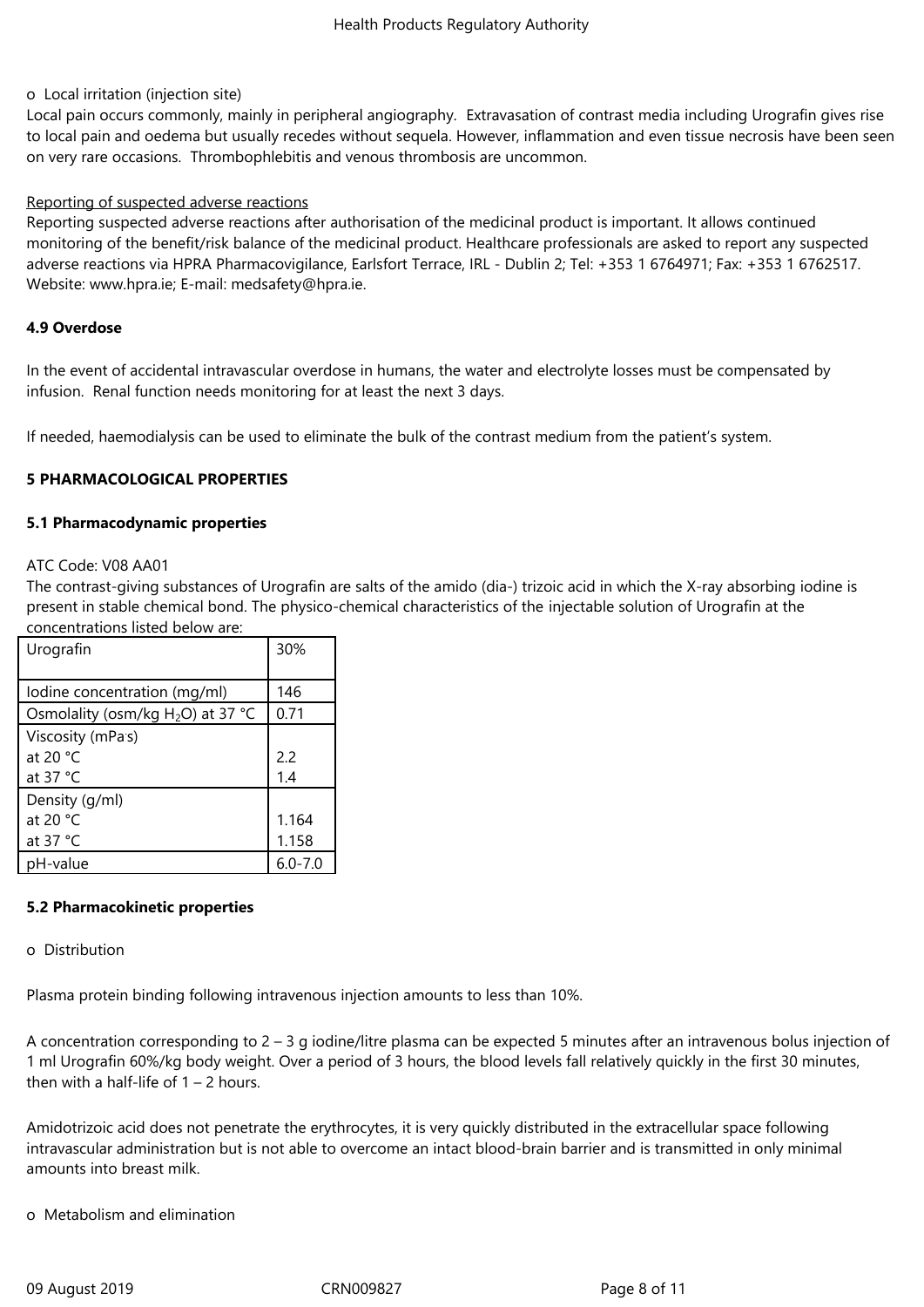At diagnostic doses, amidotrizoic acid undergoes glomerular filtration. About 15% of the dose is eliminated in chemically unchanged form with the urine within 30 minutes after the injection, and more than 50% within 3 hours; no metabolites could be demonstrated.

The kinetics observed on distribution and elimination of Urografin are unrelated to the dose within the clinically relevant range. This means that doubling or halving the dose results in blood levels and an eliminated amount of contrast medium in grams per time unit which are twice or half as high. Because of increased osmotic diuresis at twice the dose, however, the urinary concentration of contrast medium does not increase to the same extent.

o Characteristics in patients

In impaired renal function amidotrizoate can also be eliminated extrarenally via the liver, although at a distinctly reduced rate. Renal contrast media can easily be removed from the body by extracorporeal haemodialysis. Regardless of the site of application, complete elimination within a short period of time is ensured even from tissues.

# **5.3 Preclinical safety data**

o Systemic toxicity

Results from acute toxicity studies in animals show that there is no risk of acute intoxication following use of Urografin.

Experimental systemic tolerance studies with meglumine- or sodium amidotrizoate following repeated daily intravenous administration produced no findings which object to a single diagnostic administration to humans.

#### o Reproduction

Reproduction-toxicological studies with meglumine- or sodium amidotrizoate gave no indication of a teratogenic or other embryotoxic potential following inadvertent administration of Urografin during pregnancy.

o Genotoxic potential, tumorigenicity

Studies into genotoxic effects of amidotrizoate in vivo and in vitro gave no indication of a mutagenic potential.

Tumorigenicity studies have not been carried out.

Due to the absence of genotoxic effects and taking into account the metabolic stability, pharmacokinetics and the absence of indications of toxic effects on fast-growing tissues of amidotrizoate as well as the fact that Urografin formulations were only administered once, there is no evident risk of a tumorigenic effect on humans.

o Local tolerance and contact-sensitizing potential

With the exception of an intramuscular local irritation study (Urografin 76%), animal experimental investigations into local tolerance of Urografin have not been carried out. However, local tolerance studies following paravenous, intraperitoneal and intravenous application as well as application into the oviduct have been carried out with meglumine amidotrizoate. Furthermore, the application sites were examined following repeated intravenous administration of meglumine- or sodium amidotrizoate in the systemic tolerance studies. The results from these studies are to be regarded as representative for Urografin.

These studies gave no indication that adverse local effects are to be expected in blood vessels, on mucous or serous membranes of humans. After inadvertent paravascular administration slight local intolerance reactions could occur. Animal studies, including the investigation into contact-sensitizing effect gave no indication of a sensitizing potential of amidotrizoate.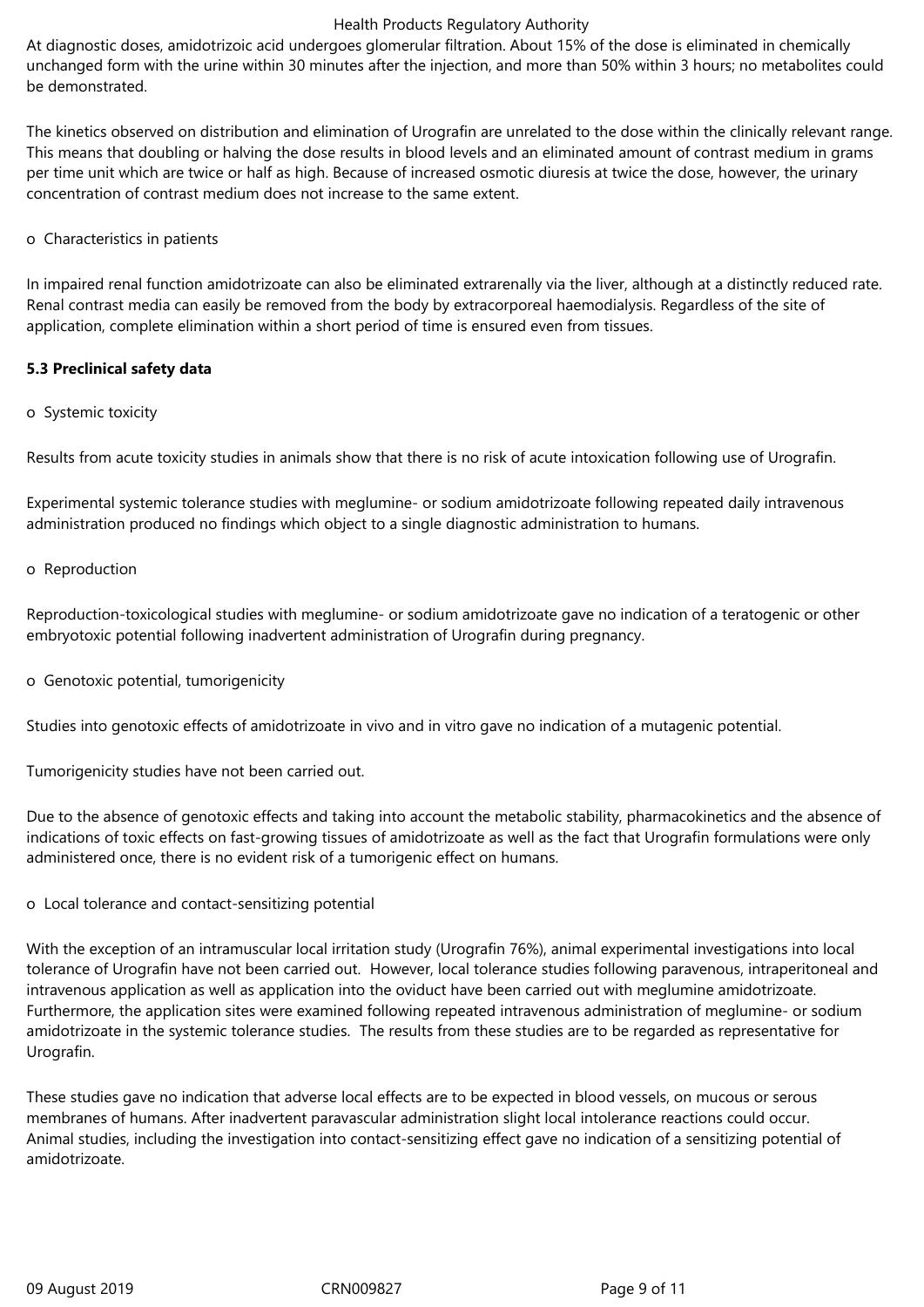## **6 PHARMACEUTICAL PARTICULARS**

## **6.1 List of excipients**

Sodium calcium edetate Water for injection

## **6.2 Incompatibilities**

In the absence of compatibility studies this medicinal product must not be mixed with other medicinal products.

## **6.3 Shelf life**

Unopened: 5 years. The product should be used immediately after opening. Any unused portion should be discarded.

## **6.4 Special precautions for storage**

Do not store above  $30^{\circ}$ C. Store in the original package to protect from light. Protect from X-rays.

## **6.5 Nature and contents of container**

Bottle: colourless glass type II Stopper: stopper type I chlorobutyl-elastomer Presentation: Bottles of 250 ml

# **6.6 Special precautions for disposal of a used medicinal product or waste materials derived from such medicinal product and other handling of the product**

The contrast medium solution should not be drawn into the syringe or the infusion bottle attached to the infusion set until immediately before examination.

Vials containing contrast medium solutions are not intended for the withdrawal of multiple doses. The rubber stopper should never be pierced more than once. The use of cannulas with a long tip and a diameter of maximally 18 G is recommended for piercing the stopper and drawing up the contrast medium (dedicated withdrawal cannulas with a side hole, e. g. Nocore-Admix cannulas, are particularly suit-able).

Contrast medium solution not used in one examination session must be discarded.

# **7 MARKETING AUTHORISATION HOLDER**

Bayer Limited The Atrium Blackthorn Road Dublin 18 Ireland

# **8 MARKETING AUTHORISATION NUMBER**

PA1410/012/001

# **9 DATE OF FIRST AUTHORISATION/RENEWAL OF THE AUTHORISATION**

09 August 2019 CRN009827 Page 10 of 11 Date of first authorization: 01 April 1988